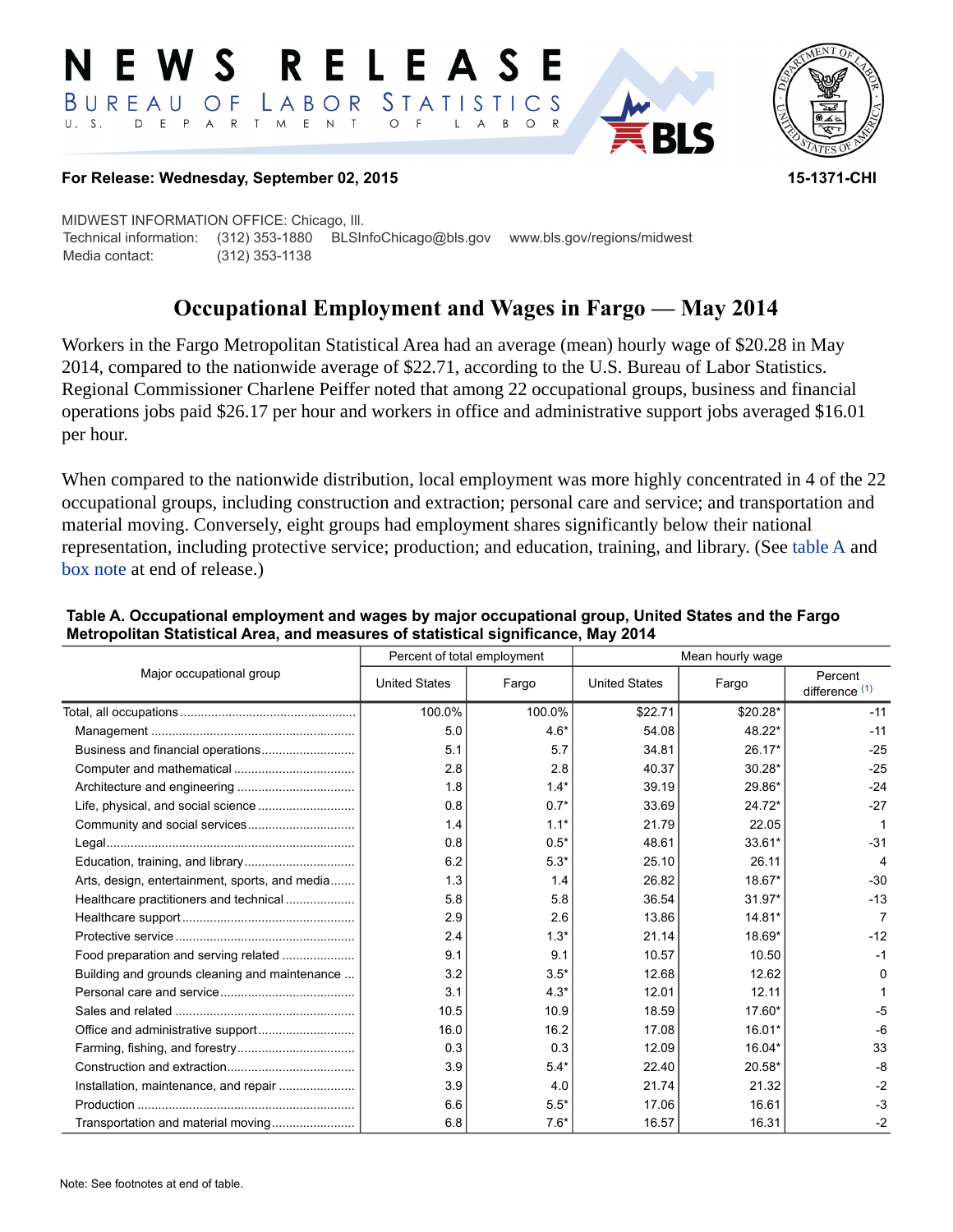Footnotes:

<span id="page-1-1"></span>(1) A positive percent difference measures how much the mean wage in Fargo is above the national mean wage, while a negative difference reflects a lower wage.

\* The percent share of employment or mean hourly wage for this area is significantly different from the national average of all areas at the 90-percent confidence level.

One occupational group—construction and extraction—was chosen to illustrate the diversity of data available for any of the 22 major occupational categories. Fargo had 7,260 jobs in construction and extraction, accounting for 5.4 percent of local area employment, significantly higher than the 3.9-percent share nationally. The average hourly wage for this occupational group locally was \$20.58, significantly below the national wage of \$22.40.

Some of the largest detailed occupations within the construction and extraction group included carpenters (1,030), construction laborers (970), and first-line supervisors of construction trades and extraction workers (760). Among the higher paying jobs were brickmasons and blockmasons and first-line supervisors of construction trades and extraction workers, with mean hourly wages of \$28.96 and \$27.52, respectively. At the lower end of the wage scale were helpers--electricians (\$12.94) and construction laborers (\$14.99). (Detailed occupational data for construction and extraction are presented in table 1; for a complete listing of detailed occupations available go to [www.bls.gov/oes/2014/may/oes\\_22020.htm](https://www.bls.gov/oes/2014/may/oes_22020.htm) .)

Location quotients allow us to explore the occupational make-up of a metropolitan area by comparing the composition of jobs in an area relative to the national average. (See table 1.) For example, a location quotient of 2.0 indicates that an occupation accounts for twice the share of employment in the area than it does nationally. In the Fargo Metropolitan Statistical Area, above-average concentrations of employment were found in some of the occupations within the construction and extraction group. For instance, cement masons and concrete finishers were employed at 4.4 times the national rate in Fargo, and carpenters, at 1.7 times the U.S. average. On the other hand, construction laborers had a location quotient of 1.2 in Fargo, indicating that this particular occupation's local and national employment shares were similar.

These statistics are from the Occupational Employment Statistics (OES) survey, a federal-state cooperative program between BLS and State Workforce Agencies, in this case, Job Service North Dakota and the Minnesota Department of Employment and Economic Development.

### **Note**

<span id="page-1-0"></span>A value that is statistically different from another does not necessarily mean that the difference has economic or practical significance. Statistical significance is concerned with the ability to make confident statements about a universe based on a sample. It is entirely possible that a large difference between two values is not significantly different statistically, while a small difference is, since both the size and heterogeneity of the sample affect the relative error of the data being tested.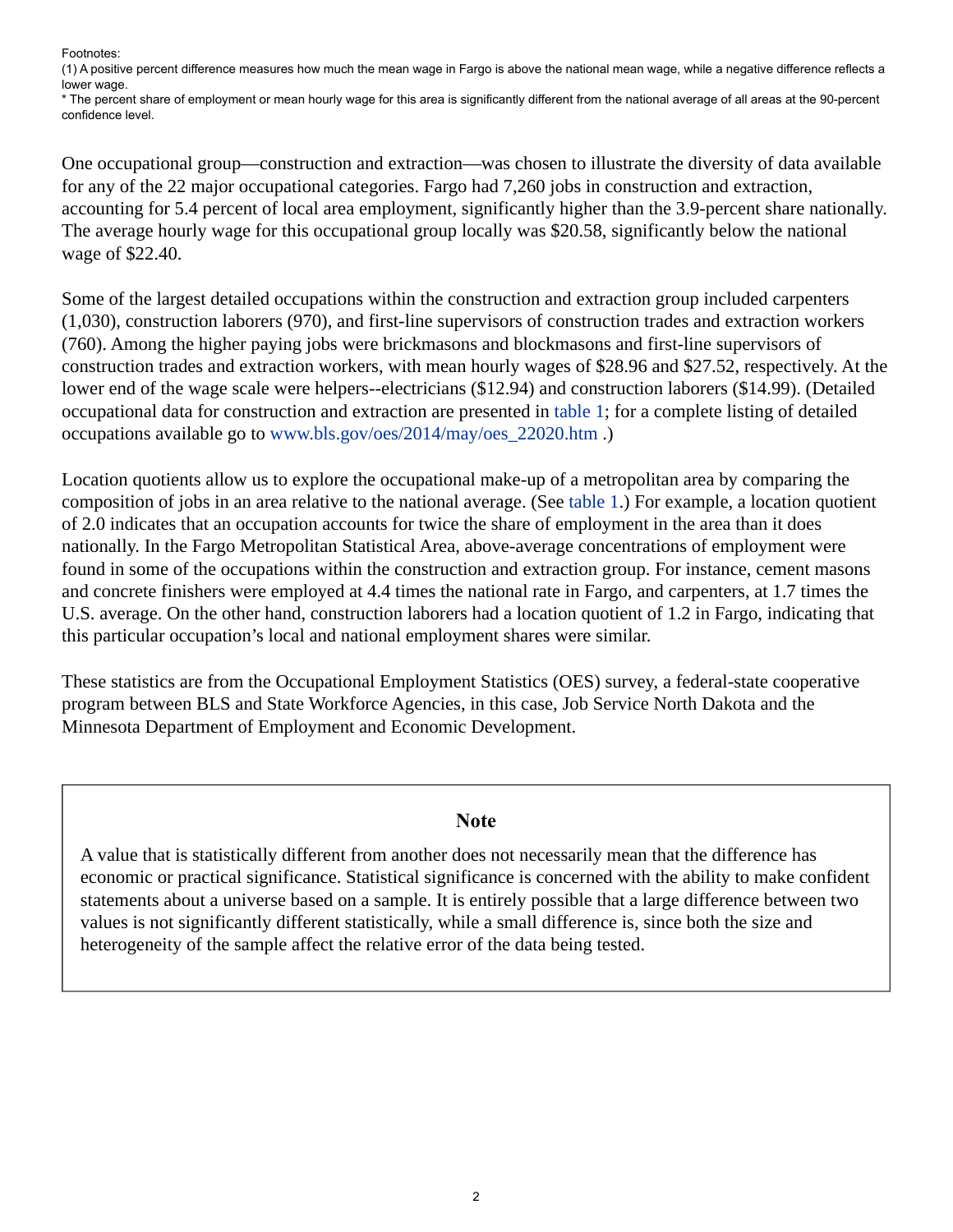# **Technical Note**

The Occupational Employment Statistics (OES) survey is a semiannual mail survey measuring occupational employment and wage rates for wage and salary workers in nonfarm establishments in the United States. Guam, Puerto Rico, and the Virgin Islands are also surveyed, but their data are not included in the national estimates. OES estimates are constructed from a sample of about 1.2 million establishments. Forms are mailed to approximately 200,000 sampled establishments in May and November each year. May 2014 estimates are based on responses from six semiannual panels collected over a 3-year period: May 2014, November 2013, May 2013, November 2012, May 2012, and November 2011. The overall national response rate for the six panels is 74.3 percent based on establishments and 70.5 percent based on weighted sampled employment. The unweighted employment of sampled establishments across all six semiannual panels represents approximately 57.1 percent of total national employment. (Response rates are slightly lower for these estimates due to the federal shutdown in October 2013.) The sample in the Fargo Metropolitan Statistical Area included 1,987 establishments with a response rate of 76 percent. For more information about OES concepts and methodology, go to [www.bls.gov/news.release/ocwage.tn.htm.](https://www.bls.gov/news.release/ocwage.tn.htm)

The OES survey provides estimates of employment and hourly and annual wages for wage and salary workers in 22 major occupational groups and 821 detailed occupations for the nation, states, metropolitan statistical areas, metropolitan divisions, and nonmetropolitan areas. In addition, employment and wage estimates for 94 minor groups and 458 broad occupations are available in the national data. OES data by state and metropolitan/nonmetropolitan area are available from [www.bls.gov/oes/current/oessrcst.htm](https://www.bls.gov/oes/current/oessrcst.htm) and [www.bls.gov/](https://www.bls.gov/oes/current/oessrcma.htm) [oes/current/oessrcma.htm,](https://www.bls.gov/oes/current/oessrcma.htm) respectively.

The May 2014 OES estimates are based on the 2010 Standard Occupational Classification (SOC) system and the 2012 North American Industry Classification System (NAICS). Information about the 2010 SOC is available on the BLS website at [www.bls.gov/soc](https://www.bls.gov/soc) and information about the 2012 NAICS is available at [www.bls.gov/bls/naics.htm.](https://www.bls.gov/bls/naics.htm)

# **Area definitions**

The substate area data published in this release reflect the standards and definitions established by the U.S. Office of Management and Budget.

The **Fargo, N.D.- Minn. Metropolitan Statistical Area** includes Cass County of North Dakota and Clay County of Minnesota.

# **Additional information**

OES data are available on our regional web page at [www.bls.gov/regions/midwest](https://www.bls.gov/regions/midwest). Answers to frequently asked questions about the OES data are available at [www.bls.gov/oes/oes\\_ques.htm](https://www.bls.gov/oes/oes_ques.htm). Detailed technical information about the OES survey is available in our Survey Methods and Reliability Statement on the BLS website at [www.bls.gov/oes/2014/may/methods\\_statement.pdf.](https://www.bls.gov/oes/2014/may/methods_statement.pdf)

Information in this release will be made available to sensory impaired individuals upon request . Voice phone: 202-691-5200; Federal Relay Service: 800-877-8339.